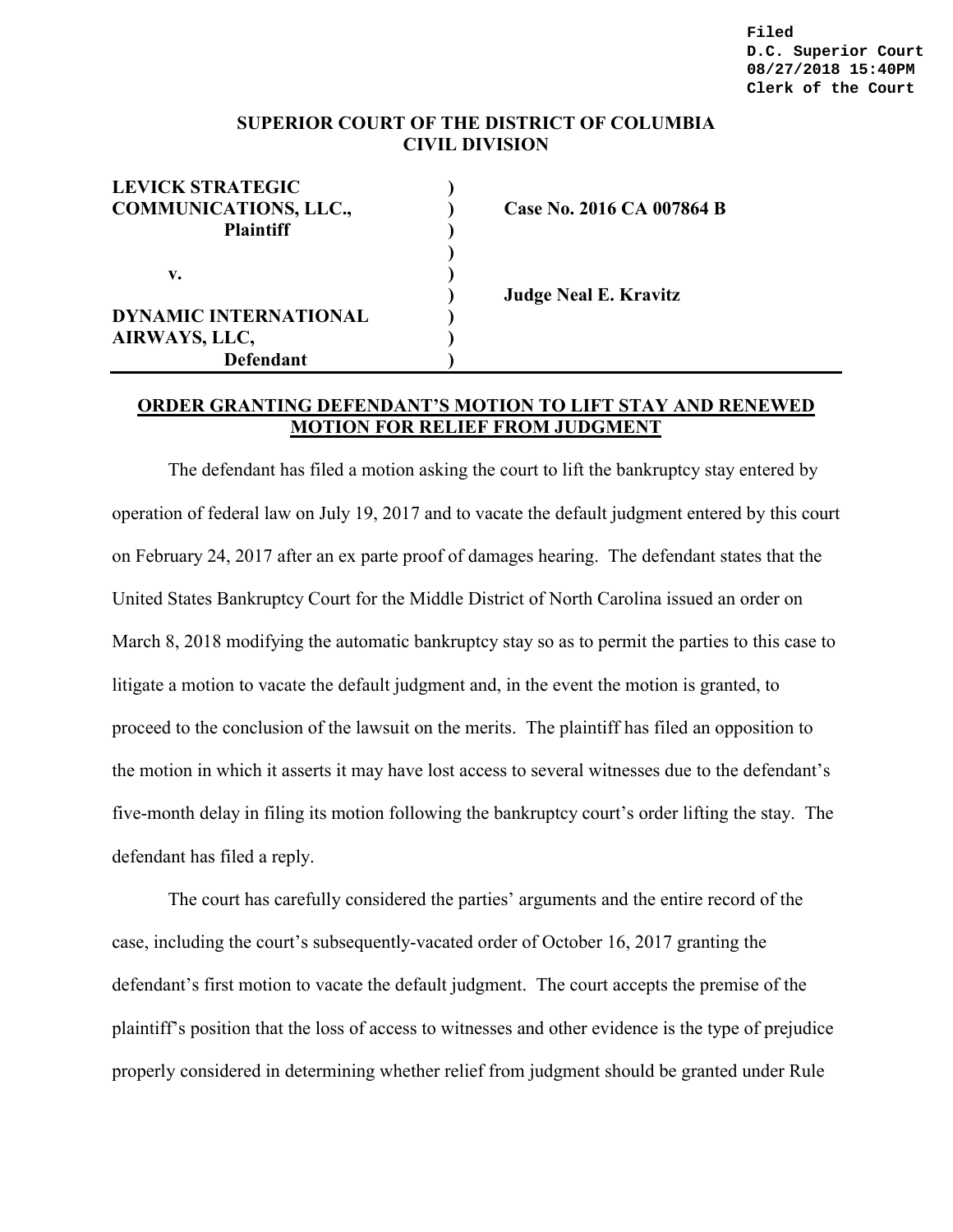60(b)(6). The problem for the plaintiff's position is that the plaintiff's concern about the possible loss of access to witnesses or other evidence is entirely speculative. The plaintiff worries that certain witnesses may no longer be available, but it has not identified a single witness who has died, moved outside the subpoena power of the court, or otherwise become unavailable. In the circumstances, the court concludes that the reasoning of its order of October 16, 2017 remains persuasive and that the default judgment should be vacated.

Accordingly, it is this  $27<sup>th</sup>$  day of August 2018

**ORDERED** that the motion is **granted**. It is further

**ORDERED** that the bankruptcy stay entered on July 19, 2017 is **lifted**. It is further

**ORDERED** that the default judgment entered on February 24, 2017 is **vacated** and set aside under Rule 60(b)(6). It is further

**ORDERED** that the defendant has until September 11, 2018 to file an answer to the complaint. It is further

**ORDERED** that the case is set for a scheduling conference on October 5, 2018 at 9:00 a.m. At the conference, the parties shall be prepared to address the fact that the judgment has been satisfied through execution on the defendant's bank account and the question whether the plaintiff has any remedy regarding the costs, including reasonable attorney's fees, it has incurred as a result of the defendant's default.

Real E. Krus

Neal E. Kravitz, Associate Judge (Signed in Chambers)

Copies to:

Murray A. Felder, Esq. Albert Wilson, Jr., Esq. *Via CaseFileXpress*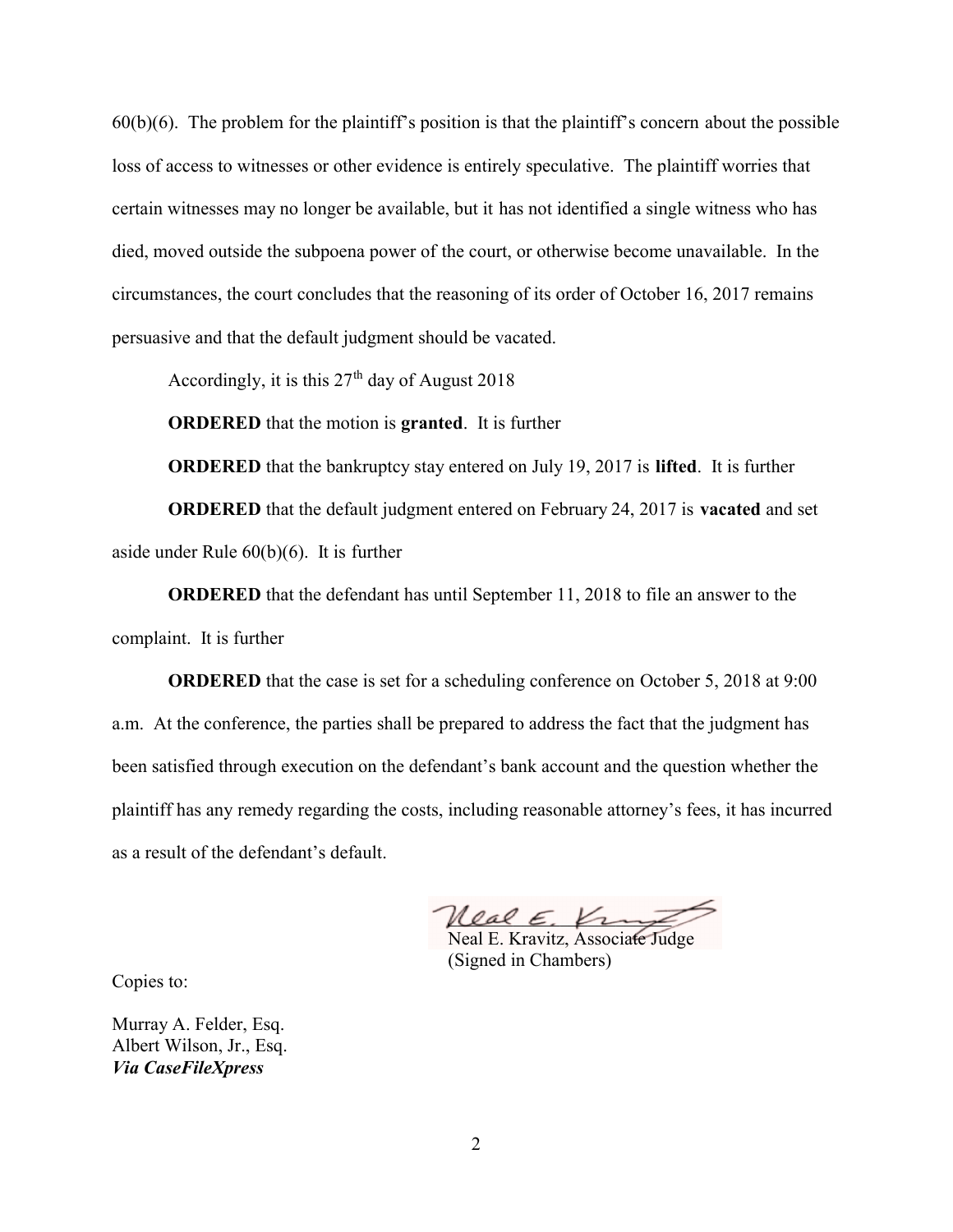## **SUPERIOR COURT OF THE DISTRICT OF COLUMBIA CIVIL DIVISION**

| <b>LEVICK STRATEGIC</b>      |  |
|------------------------------|--|
| <b>COMMUNICATIONS, LLC.,</b> |  |
| <b>Plaintiff</b>             |  |
|                              |  |
| v.                           |  |
|                              |  |
| <b>DYNAMIC INTERNATIONAL</b> |  |
| AIRWAYS, LLC,                |  |
| <b>Defendant</b>             |  |

**Case No. 2016 CA 007864 B** 

**) Judge Neal E. Kravitz**

## **ORDER DENYING PLAINTIFF'S MOTION FOR ATTORNEY'S FEES**

The plaintiff has filed a motion asking the court to require the defendant to provide reimbursement for the reasonable attorney's fees the plaintiff incurred as a result of the defendant's default early in the litigation. The plaintiff contends that the defendant's failures to obtain counsel, appear in court, and file a timely responsive pleading together constitute bad faith sufficient to authorize an award of attorney's fees. The plaintiff seeks an award of \$5,250.00 in fees and \$322.52 in costs.

The court appreciates the perceived unfairness to the plaintiff in having to pay attorney's fees for legal work ultimately made moot by the court's order of August 27, 2018 vacating the default judgment under Rule  $60(b)(6)$ . The court is nonetheless constrained by the law, which allows a shifting of attorney's fees under the bad faith litigation exception to the American Rule only on a finding, by clear and convincing evidence, that the party against which the award is to be entered engaged in bad faith litigation. *See Oliver v. Mustafa*, 929 A.2d 873, 879 (D.C. 2007); *Fischer v. Estate of Flax*, 816 A.2d 1, 12 (D.C. 2003). The court makes no such finding here. Although the defendant's failures identified by the plaintiff were frustrating to the plaintiff (and to the court), they were not the type of deceitful, unethical, or otherwise abusive actions necessary to implicate the narrow bad faith exception to the American Rule. Indeed, the court